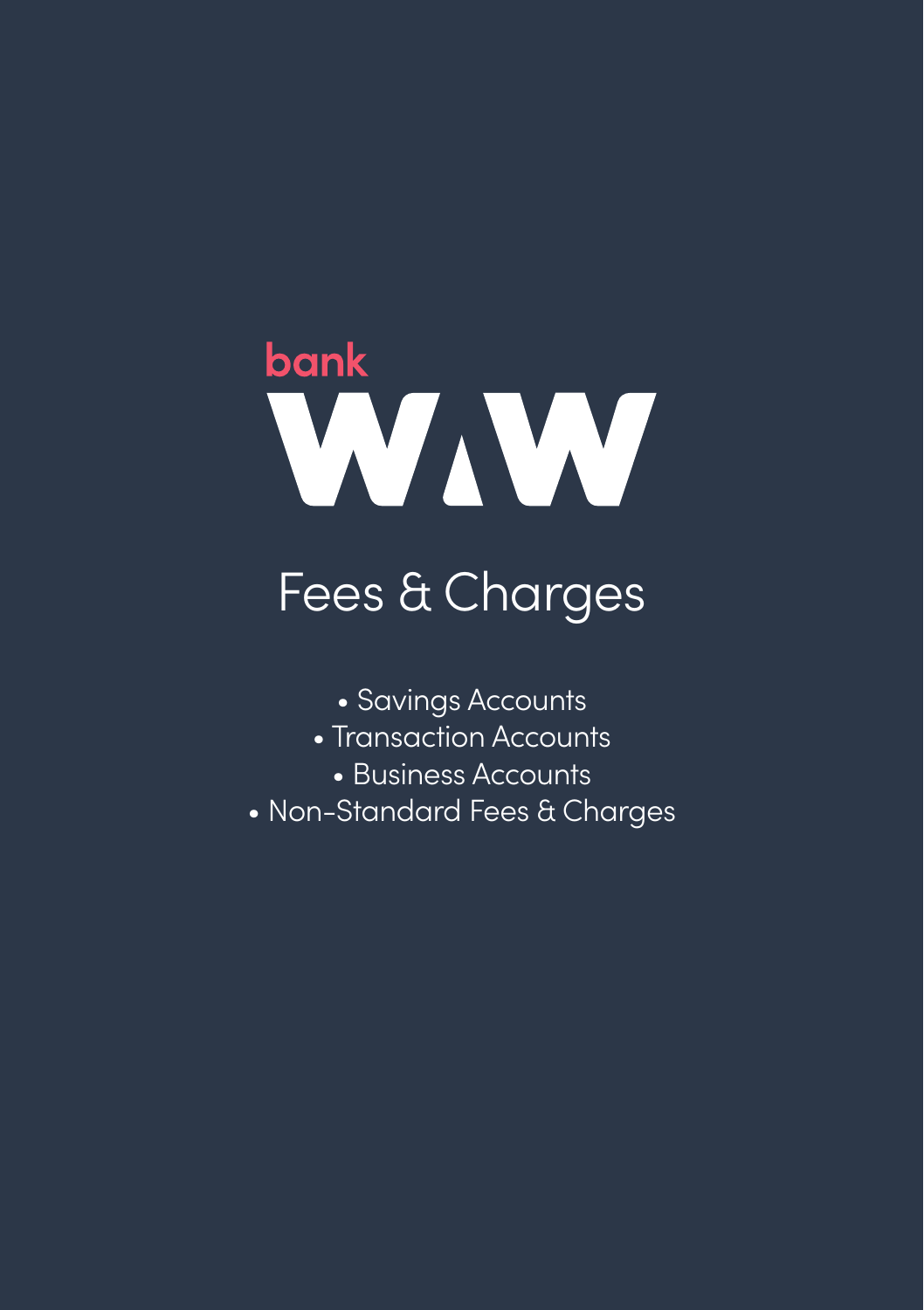This document should be read in conjunction with our Product and Services Terms and Conditions and our Savings and Investment Interest Rate Schedule, before making a decision to acquire any financial product.

The fees and charges contained in this document are effective at the date of this document and are subject to change. Fees, charges and interest rates relating to loan products are detailed on the relevant loan documentation.

#### **Fee-free transactions**

The following transactions are free across all of the accounts listed in this document (where the transaction is applicable to that account type).

- Online internal transfers (BankWAW to BankWAW).
- Online external transfers (BankWAW to a third party payee).
- Direct credits.
- Over the counter deposits.

#### **Debiting of fees and charges**

Transaction based fees and charges and cheque fee charges are debited to the account on the last day of each month. Direct charge fees by third-party ATMs are debited to the account at the time of acceptance. Non-standard fees and charges are generally debited to the account at the time of relevant activity.

#### **Fee-exempt accounts**

BankWAW offers a number of fee-exempt accounts. Fee-exempt accounts still attract non-standard fees and charges. Please refer to Table 4 in this document for details.

#### **Account transfers**

BankWAW offers a fee-free Star Saver account for children aged 0-12. At the account holder's 13th birthday, this account will automatically be transferred to a fee-free S58 Youth Saver account.

The Youth Transact and Youth Saver accounts are free accounts for young people aged 13 to 25. On the account holder's 26th birthday these accounts are transitioned from:

- S57 Youth Transact to S55 Everyday Transact
- S58 Youth Saver to S51 Everyday Saver.

These accounts will revert to the standard fee structure for each account type at that time.

#### **Staff assisted transactions in Service Centres**

BankWAW will charge a fee of \$2.00 per transaction for any of the following (unless specified):

- Over the counter Electronic Funds Transfers
- Ongoing / regular external transfers
- Over the counter cash withdrawals
- Over the counter BPAY transactions.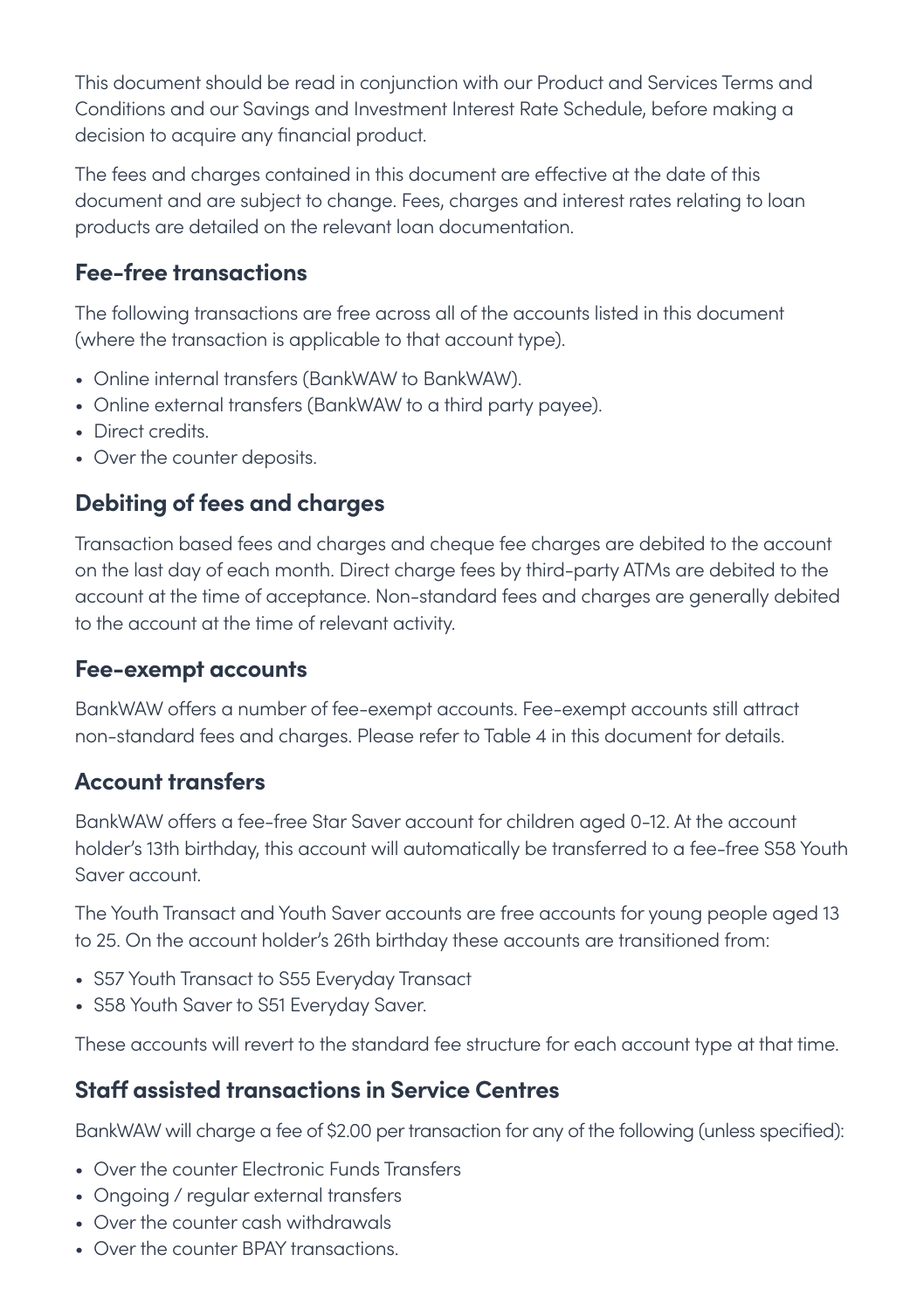#### **Direct charging at third-party ATMs**

If you use an ATM that is operated by a third-party (including international), you may see the charge for using that ATM on the screen before you decide whether to proceed with the transaction. This is not a BankWAW transaction fee. If you decide to accept that fee, it will be separately debited to your account at the time of the transaction and will be shown on your statement.

| <b>Account Type</b>                                                    | <b>S55</b><br><b>Everyday</b><br><b>Transact</b> | <b>S57</b><br>Youth<br><b>Transact</b> | <b>S56</b><br>Mortgage<br>Offset | <b>S65</b><br><b>Pension</b><br><b>Plus</b> | <b>S66</b><br>Club &<br><b>Community</b><br><b>Transact</b> | <b>S60</b><br><b>Disability</b><br><b>Support</b> | S8<br>Sub-<br><b>Transact</b><br><b>Account</b> |
|------------------------------------------------------------------------|--------------------------------------------------|----------------------------------------|----------------------------------|---------------------------------------------|-------------------------------------------------------------|---------------------------------------------------|-------------------------------------------------|
| Monthly access fee                                                     | \$6,00 ^                                         | N/A                                    | \$6.00                           | N/A                                         | N/A                                                         | N/A                                               | \$2.00                                          |
| Monthly fee for up<br>to nine Sub-Transact<br>accounts **              | \$2.00                                           | N/A                                    | \$2.00                           | \$2.00                                      | N/A                                                         | N/A                                               | N/A                                             |
| Transactions in the<br>fee-free bundle per<br>month *                  | Unlimited                                        | Unlimited                              | Unlimited                        | Twelve #                                    | Unlimited                                                   | Unlimited                                         | Unlimited                                       |
| Transaction fees chargeable outside of monthly allocation              |                                                  |                                        |                                  |                                             |                                                             |                                                   |                                                 |
| Staff assisted<br>transaction in a<br><b>BankWAW Service</b><br>Centre | \$2.00                                           | Free                                   | \$2.00                           | \$2.00                                      | Free                                                        | Free                                              | \$2.00                                          |
| Cash deposits at a<br>BankWAW Service<br>Centre                        | Free                                             | Free                                   | Free                             | Free                                        | Free                                                        | Free                                              | Free                                            |
| Personal cheque<br>withdrawal                                          | \$1.50                                           | N/A                                    | \$1.50                           | \$1.50                                      | \$1.50                                                      | N/A                                               | N/A                                             |
| <b>BPAY Online</b>                                                     | Free                                             | Free                                   | Free                             | 0.40c                                       | Free                                                        | Free                                              | Free                                            |
| <b>Direct Debits</b>                                                   | Free                                             | Free                                   | Free                             | \$0.40                                      | Free                                                        | Free                                              | Free                                            |
| Visa/EFTPOS<br>transaction fee <sup>^^</sup>                           | Free                                             | Free                                   | Free                             | \$0.60                                      | Free                                                        | Free                                              | N/A                                             |
| Osko / NPP<br>payments                                                 | Free                                             | Free                                   | Free                             | Free                                        | Free                                                        | Free                                              | Free                                            |

#### **Table 1 - Transaction Accounts**

- ^ waived if you deposit \$2,000 in a month.
- \* transactions includes EFTPOS, ATM cash transactions, BPAY, Direct Debits, Osko/NPP Payments and online transfers.
- \*\* optional feature, charge cannot be waived.
- # twelve transactions per month can include any of the above plus any staff assisted over-the-counter transactions.
- ^^ fee is charged when using card online or in-store.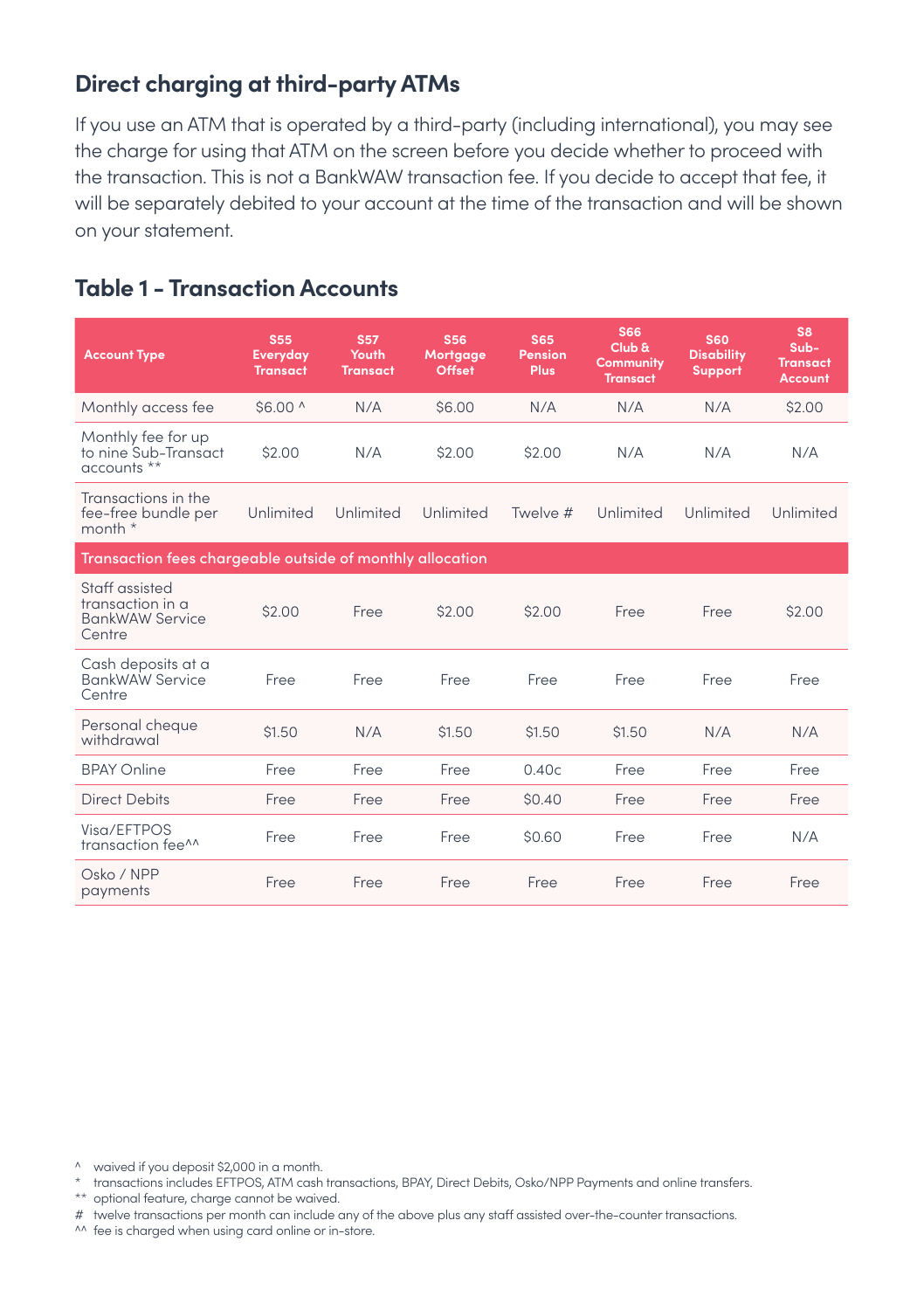#### **Table 2 - Savings Accounts**

| <b>Account Type</b>                                                    | <b>S51</b><br><b>Everyday</b><br><b>Saver</b> | <b>S52</b><br><b>Bonus</b><br><b>Saver</b> | <b>S53</b><br><b>Christmas</b><br><b>Saver</b> | <b>S54</b><br><b>Star Saver</b> | <b>S58</b><br><b>Youth Saver</b> | <b>S67</b><br>Club &<br><b>Community</b><br><b>Saver</b> | <b>S64</b><br><b>SMSF Saver</b> |
|------------------------------------------------------------------------|-----------------------------------------------|--------------------------------------------|------------------------------------------------|---------------------------------|----------------------------------|----------------------------------------------------------|---------------------------------|
| Monthly access fee                                                     | N/A                                           | N/A                                        | N/A                                            | N/A                             | N/A                              | N/A                                                      | N/A                             |
| Transactions in the<br>fee-free bundle per<br>month *                  | <b>NIL</b>                                    | <b>NIL</b>                                 | <b>NIL</b>                                     | Unlimited                       | Unlimited                        | Unlimited                                                | <b>NIL</b>                      |
| Transaction fees chargeable outside of monthly allocation              |                                               |                                            |                                                |                                 |                                  |                                                          |                                 |
| Staff assisted<br>transaction in a<br><b>BankWAW Service</b><br>Centre | \$2.00                                        | \$2.00                                     | \$2.00                                         | Free                            | Free                             | Free                                                     | \$2.00                          |
| Cash deposits at a<br><b>BankWAW Service</b><br>Centre                 | Free                                          | Free                                       | Free                                           | Free                            | Free                             | Free                                                     | Free                            |
| Personal cheque<br>withdrawal                                          | N/A                                           | N/A                                        | N/A                                            | N/A                             | N/A                              | N/A                                                      | N/A                             |
| <b>BPAY Online</b>                                                     | \$0.40                                        | \$0.40                                     | N/A                                            | Free                            | Free                             | Free                                                     | \$0.40                          |
| <b>Direct Debits</b>                                                   | \$0.40                                        | \$0.40                                     | N/A                                            | N/A                             | \$0.40                           | \$0.40                                                   | \$0.40                          |
| Visa/EFTPOS<br>transaction fee <sup>^^</sup>                           | N/A                                           | N/A                                        | N/A                                            | N/A                             | N/A                              | N/A                                                      | N/A                             |
| Osko / NPP<br>payments                                                 | Free                                          | Free                                       | Free                                           | N/A                             | Free                             | Free                                                     | Free                            |

\* transactions includes EFTPOS, ATM cash transactions, BPAY, Direct Debits, Osko/NPP Payments and online transfers.

^^ fee is charged when using card online or in-store.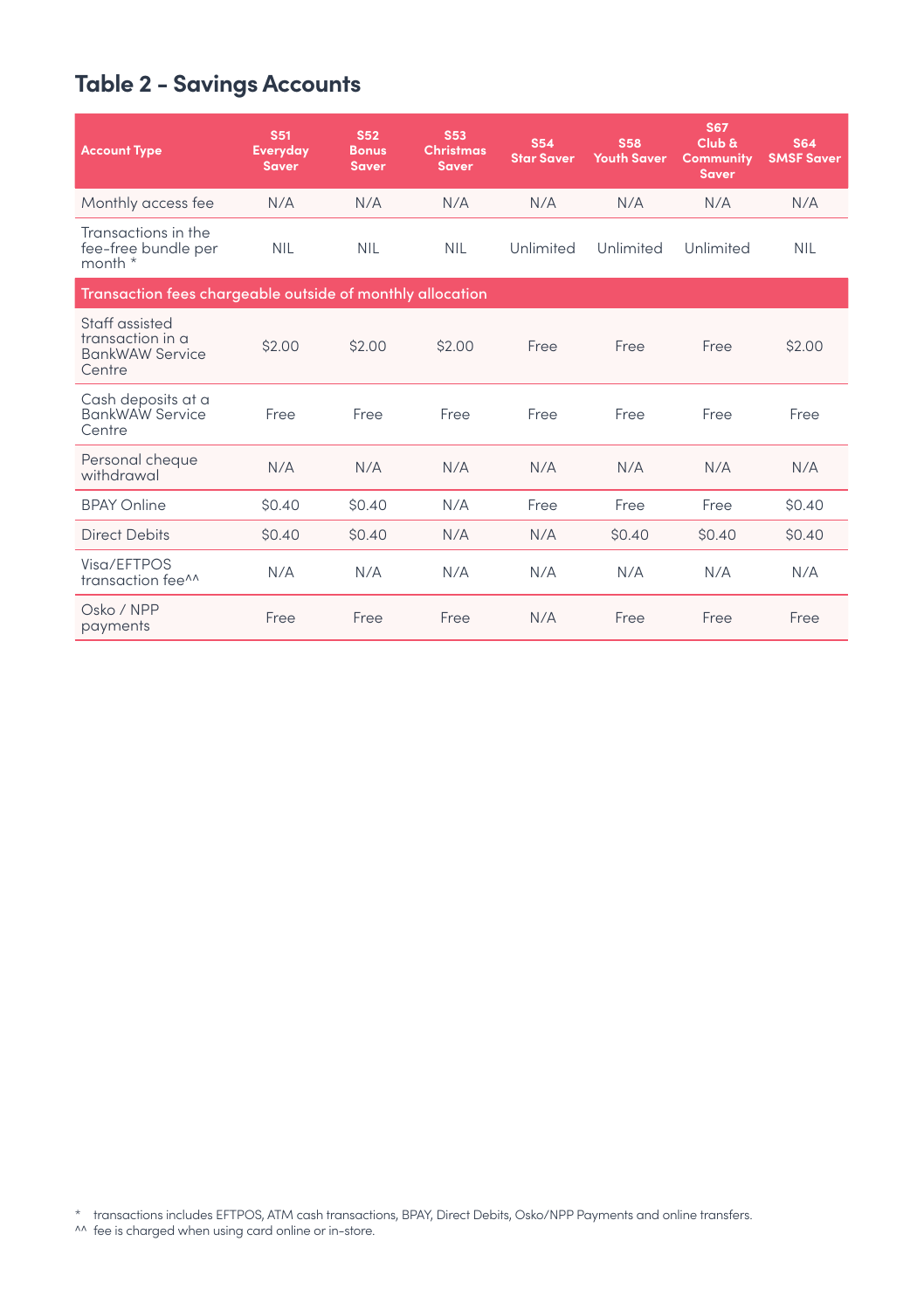#### **Table 3 - Business Accounts**

| <b>Account Type</b>                                       | <b>S63</b><br><b>Business</b><br><b>Transact</b> | <b>S62</b><br><b>Business</b><br><b>Basic</b> | <b>S61</b><br><b>Business</b><br><b>Saver</b> |
|-----------------------------------------------------------|--------------------------------------------------|-----------------------------------------------|-----------------------------------------------|
| Monthly access fee                                        | \$10,00                                          | N/A                                           | N/A                                           |
| Monthly fee for up to nine Sub-Transact accounts **       | \$2.00                                           | N/A                                           | N/A                                           |
| Transactions in the fee-free bundle per month*            | Unlimited                                        | <b>NIL</b>                                    | <b>NIL</b>                                    |
| Transaction fees chargeable outside of monthly allocation |                                                  |                                               |                                               |
| Staff assisted transaction in a BankWAW Service Centre    | \$2.00                                           | \$2.00                                        | \$2.00                                        |
| Cash deposits at a BankWAW Service Centre                 | Free                                             | Free                                          | Free                                          |
| Personal cheque withdrawal                                | \$1.50                                           | N/A                                           | N/A                                           |
| Cheque Deposit                                            | \$0.50                                           | \$0.50                                        | \$0.50                                        |
| <b>BPAY Online</b>                                        | Free                                             | \$0.40                                        | \$0.40                                        |
| <b>Direct Debits</b>                                      | Free                                             | \$0.40                                        | \$0.40                                        |
| Visa/EFTPOS transaction fee <sup>11</sup>                 | Free                                             | \$0.60                                        | N/A                                           |
| Osko / NPP payments                                       | Free                                             | \$0.60                                        | Free                                          |

<sup>\*</sup> transactions includes EFTPOS, ATM cash transactions, BPAY, Direct Debits, Osko/NPP Payments and online transfers.

<sup>\*\*</sup> optional feature. ^^ fee is charged when using card online or in-store.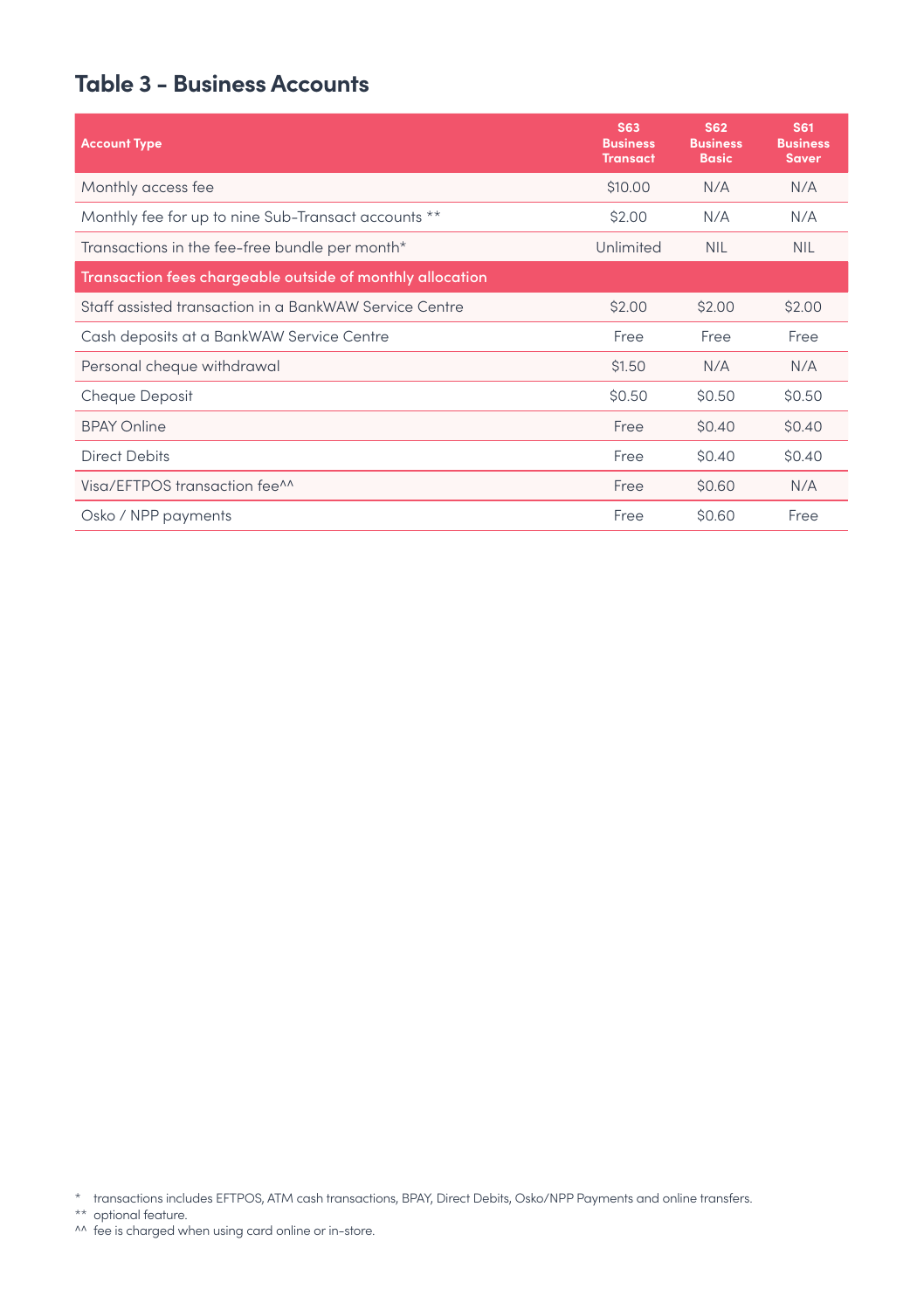#### **Table 4 - Non-Standard Fees and Charges**

The following non-standard fees and charges apply across all account types as appropriate.

| <b>Type</b>                                                 | <b>Application</b>                                                                                                                       | Fee                                                                            |
|-------------------------------------------------------------|------------------------------------------------------------------------------------------------------------------------------------------|--------------------------------------------------------------------------------|
| Cheques                                                     |                                                                                                                                          |                                                                                |
| Bank cheque fee                                             | Payable when you ask BankWAW to raise a bank cheque<br>from NAB                                                                          | At cost                                                                        |
| Stop cheque request                                         | When you ask us to stop a cheque                                                                                                         | \$10.00                                                                        |
| Special cheque<br>clearance                                 | Special request for priority clearance on a cheque<br>deposited to your account                                                          | \$20,00                                                                        |
| Personal cheque fee                                         | Payable when a cheque you have written is banked                                                                                         | \$1.50                                                                         |
| Corporate cheque fee                                        | Payable when you raise a BankWAW corporate cheque at<br>any BankWAW Service Centre                                                       | \$5.00                                                                         |
| Cheque book order                                           | When you order a cheque book for your account                                                                                            | 25 pages - \$5.00<br>50 pages - \$7.50<br>100 Pages - \$10.00                  |
| Dishonour fee - personal<br>or business cheque              | Insufficient cleared funds in your account, cheque returned<br>to drawer                                                                 | \$10,00                                                                        |
| Foreign currency<br>cheque fee                              | When you deposit a foreign currency cheque to your<br>account                                                                            | Western Union will<br>charge you \$5.00.<br>BankWAW will<br>charge you \$10.00 |
| <b>International transactions</b>                           |                                                                                                                                          |                                                                                |
| International ATM<br>enquiry                                | When you check your account balance overseas                                                                                             | \$1.00                                                                         |
| International ATM<br>withdrawal                             | When you withdraw cash at an ATM overseas                                                                                                | \$3.00                                                                         |
| International fee                                           | Charged on any foreign currency transaction converted<br>into Australian dollars, payable at the time the currency<br>conversion is made | 2.75%                                                                          |
| Other                                                       |                                                                                                                                          |                                                                                |
| Archive search fee                                          | Retrieval of archived account information                                                                                                | \$50 per hour (min<br>fee \$20.00)                                             |
| <b>Bank Audit Certificate</b><br>fee                        | When you ask us to provide a Bank Audit Certificate                                                                                      | \$30.00                                                                        |
| Card replacement fee -<br>Visa Debit card                   | When you request a replacement Visa Debit Card                                                                                           | \$10,00                                                                        |
| Deposit books                                               | When you request an additional deposit book in your name                                                                                 | \$7.50                                                                         |
| Dishonour fee - direct<br>debit, BPAY, periodic<br>payments | Insufficient cleared funds in your account                                                                                               | \$10,00                                                                        |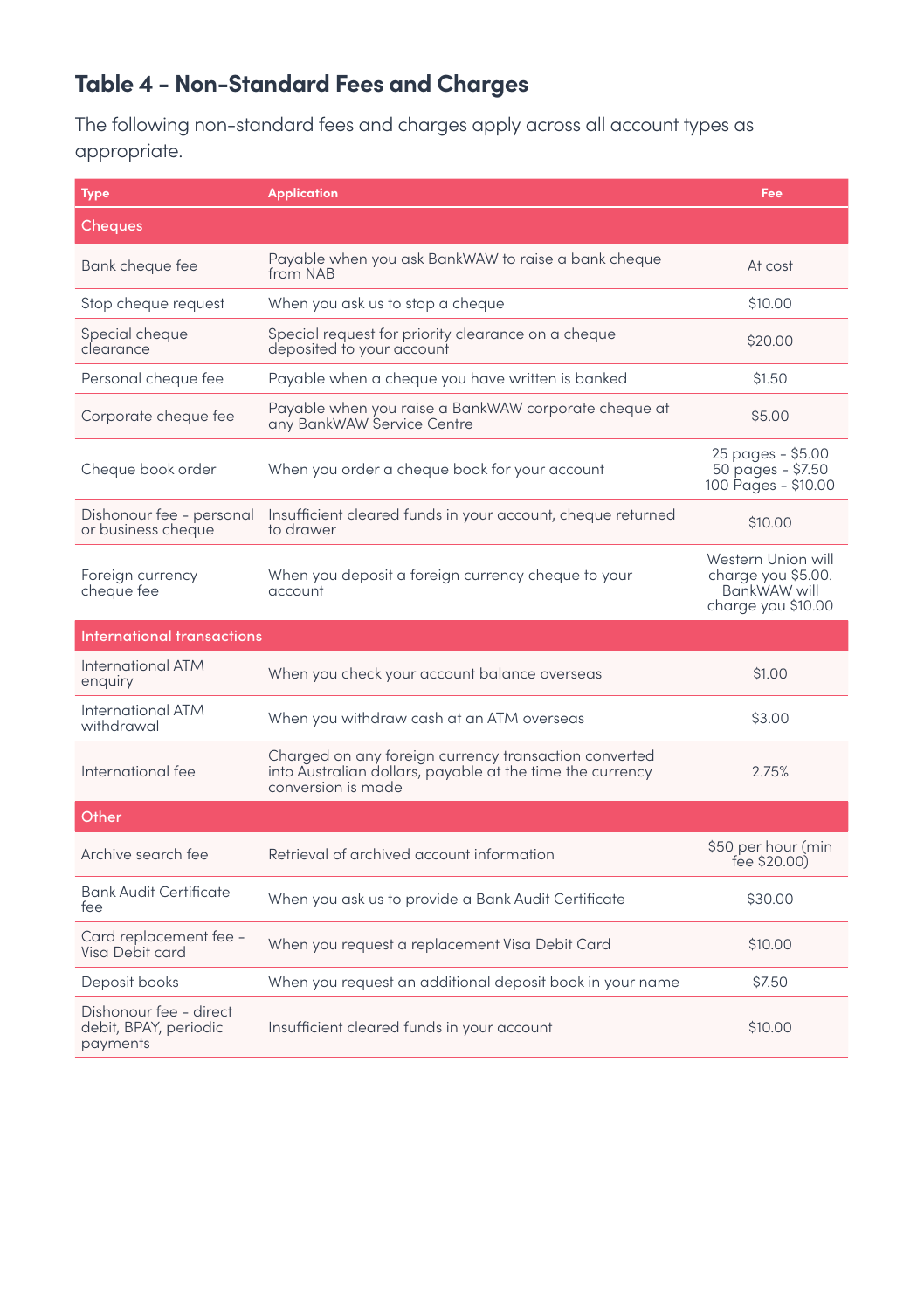### **Non-Standard Fees and Charges (cont.)**

| <b>Type</b>                     | <b>Application</b>                                                                      | Fee                                 |
|---------------------------------|-----------------------------------------------------------------------------------------|-------------------------------------|
| Other                           |                                                                                         |                                     |
|                                 | Electronic Payment Trace When you request an external transaction be traced             | \$30.00                             |
| Foreign cash                    | When you purchase foreign cash                                                          | 1% of order value in<br><b>SAUD</b> |
| Large cash withdrawals          | Payable if you request a cash withdrawal totalling \$3,000<br>or more                   | Price on application                |
| Inactive account fee            | Where your account has not been transacted upon for a<br>period of 12 months or more    | \$20.00                             |
| Overdrawn account               | When you have overdrawn funds and your account is in<br>debit                           | \$10,00                             |
| Real Time Gross Settle-<br>ment | SWIFT - inward transfer (RTGS)                                                          | \$10.00                             |
| Real Time Gross Settle-<br>ment | SWIFT - outward transfer (RTGS)                                                         | \$15.00                             |
| Real Time Gross Settle-<br>ment | SWIFT - inward transfer from Centrelink                                                 | \$10.00                             |
| Statement request               | A request to provide a copy of your statement or a state-<br>ment on a passbook account | \$2.00 per statement                |
| Stop payment request            | When you ask us to stop an electronic payment                                           | \$5.00                              |